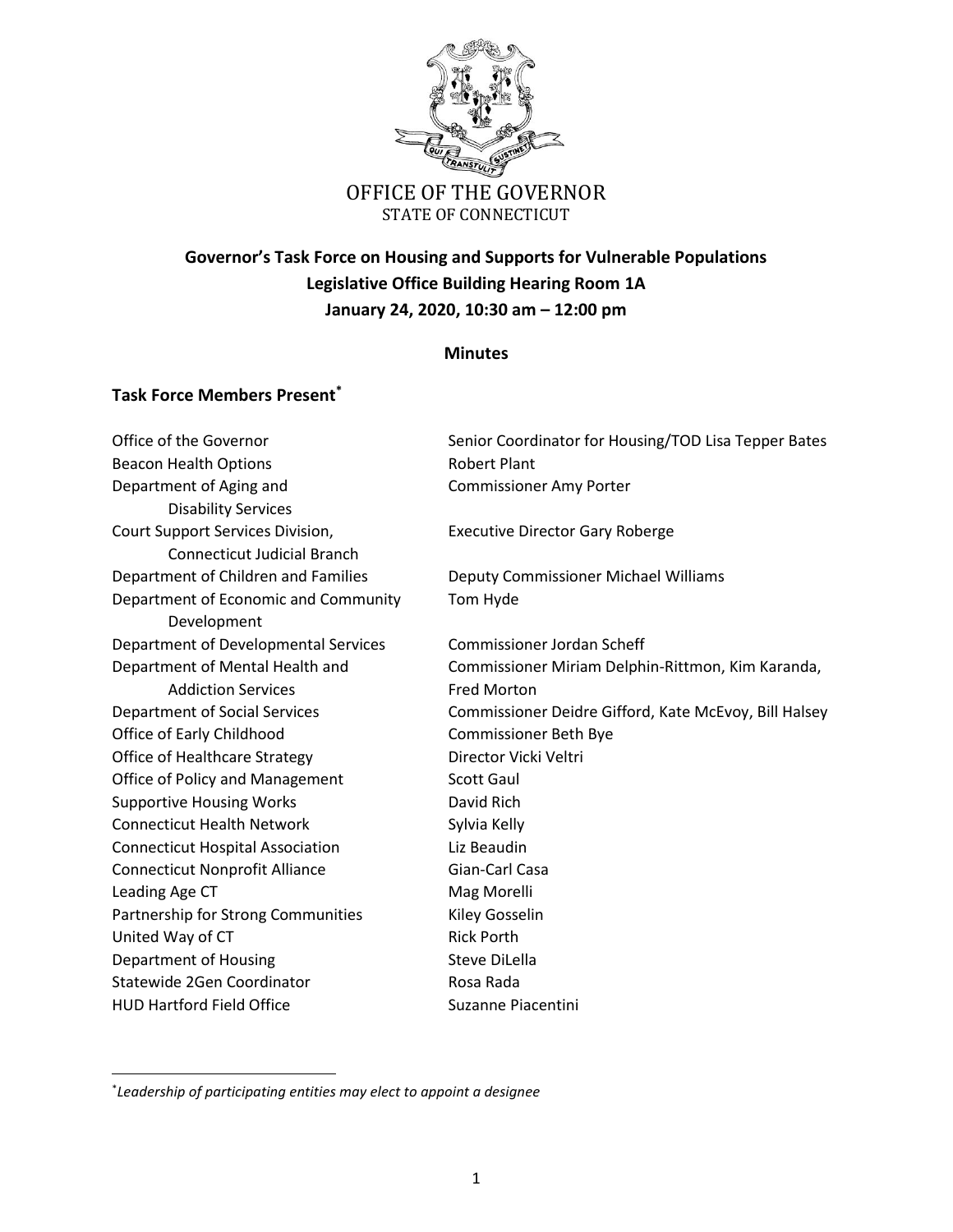## **Task Force Members Absent**

| Department of Energy and Environmental           | Michael Li                                  |
|--------------------------------------------------|---------------------------------------------|
| Protection                                       |                                             |
| Department of Labor                              | Deputy Commissioner Dante Bartolomeo        |
| <b>Department of Correction</b>                  | Director of Reentry Services William Murphy |
| Department of Transportation                     | Dennis Solensky                             |
| <b>Corporation for Supportive Housing</b>        | Christi Staples                             |
| <b>Mental Health CT</b>                          | Luis Perez                                  |
| <b>Connecticut Coalition to End Homelessness</b> | Richard Cho                                 |
| Department of Public Health                      | Commissioner Renee Coleman-Mitchell         |
| <b>CT Housing Finance Authority</b>              | Terry Nash                                  |

- I. Call to Order 10:30 a.m. Minutes approved unanimously. Call for speakers: no members of the public identified themselves to speak.
- II. Understanding and Responding to the Needs of Families
	- a. OEC Commissioner Beth Bye introduced Skylight, a contractor that is providing support to OEC under the Federal Preschool Development Grant to OEC. Lar Kohl, Skylight, presented research regarding the experience of Connecticut families facing homelessness and seeking assistance from multiple systems. (Presentation attached.)
		- i. Resources available to struggling families are scattered across agencies, require multiple applications and multiple contacts, are not consistently available; parents cited a desire for more coordinated access to the range of services/supports that they need.
		- ii. Other common themes:
			- 1. Young families struggle with adults having no established credit, education, or work history
			- 2. Expecting mothers have a difficult time finding work. New mothers cannot work while caring for children that are younger than school age.
			- 3. Intimate partner violence is common.
			- 4. Families led by fathers or with teenage boys have difficulty finding space in homeless shelters.
			- 5. Parents reported consistent immediate and long-term concerns including desires for: parenting classes; improved financial management skills; improved education and employment prospects; counseling; education/Head Start for their children
	- b. Emerging Best Practices to Serve Families in Need *Elaine Zimmermann, Regional Administrator, Administration for Children and Families.* Ms. Zimmermann presented on the findings of a six-state ongoing initiative to support families in need. Ms. Zimmermann underscored the Administration's commitment to efficacy and to removing federal barriers from promotion of optimal health and wellness, and invited participation to help achieve this. (Presentation attached)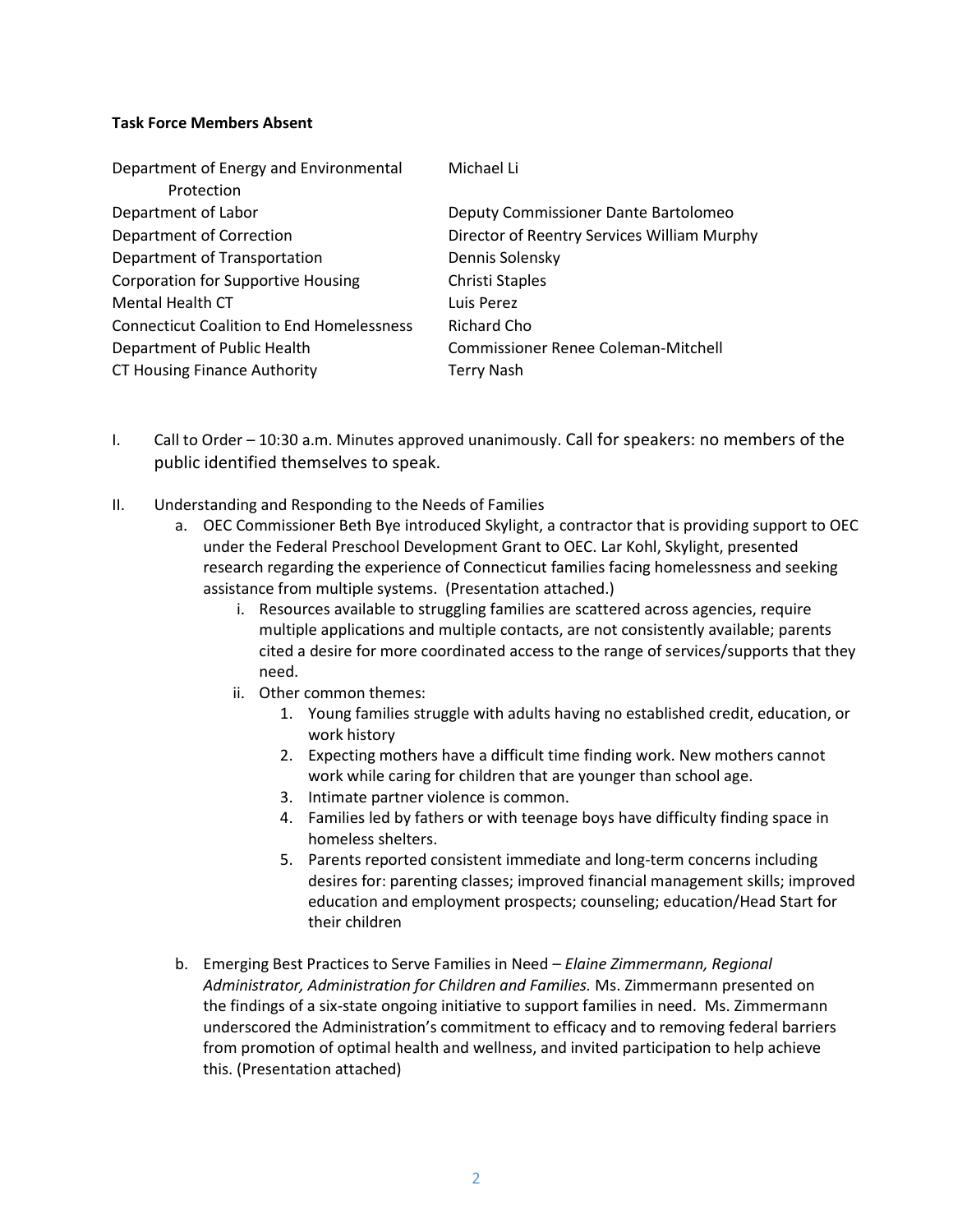- i. As part of the project, ACF interviewed hundreds of families; the gathered narratives were compiled by Delloite and Touche into composite vignettes with associated names and faces. ACF disseminated the stories shared by stakeholders to decisionmakers.
- ii. Now in the third year, this effort is focused on jobs, including a whole-family approach to jobs.
- iii. Working across parties has been important and possible by agreeing that there will not be voting on anything.
- iv. By looking at what in government is getting in the way, what aspects of these obstacles are under federal versus state concerns, and how can things be better aligned, there is wide participation; inviting stakeholders with the aim of listening to each stakeholder's needs and preferences and identifying the common issues has permitted deeper listening and faster passing of bills.
- v. Lessons learned include:
	- 1. Inviting unexpected stakeholders leads to better results
	- 2. Each stakeholder has different priorities, and shaping language to match their priorities is helpful.
	- 3. Identifying the values of the customer generates buy-in and political will.
	- 4. The Two-gen (concurrent parent/child assistance) is highly effective and requires a great deal of social capital. Housing, food instability, and childcare all coexist.
	- 5. Anticipation of consequences or "cliffs" of social programs is important.
	- 6. Often there are stakeholders or support services working within the same domain and geographic location but who are unfamiliar with each other's work.
	- 7. Training and education of leadership including training for culture change is critical. (New Hampshire is training its leaders in collaboration, emphasizing the value of talking honestly about what one is quietly concerned about.) Training for middle layers of leadership is important; without this, none of the proposed changes were going to be operationalized.
	- 8. An entrepreneurial emphasis on social determinants of health is widespread in clusters nationwide. Data collection on transportation options, pharmacy locations, food deserts is underway.
	- 9. The Surgeon General is looking at economic mobility as a social determinant of health. Next week, several federal agencies including HUD, OSHA, Civil rights, and HIPAA are gathering to explore this.
- III. Update on Task Force's Frequent Multi-System User Pilot
	- a. Dr. Robert Plant, Beacon Health Options 500 Familiar Faces Data Match Update (Presentation attached)
		- i. Dr. Plant noted that Beacon Health Options, under the auspices of Connecticut's Behavioral Health Partnership (a joint effort of the Departments of Social Services, Mental Health and Addiction Services, and Children and Families) is the lead on the data match. He noted that this particular match is the first of its kind in the state, pulling together data from multiple state systems in one match.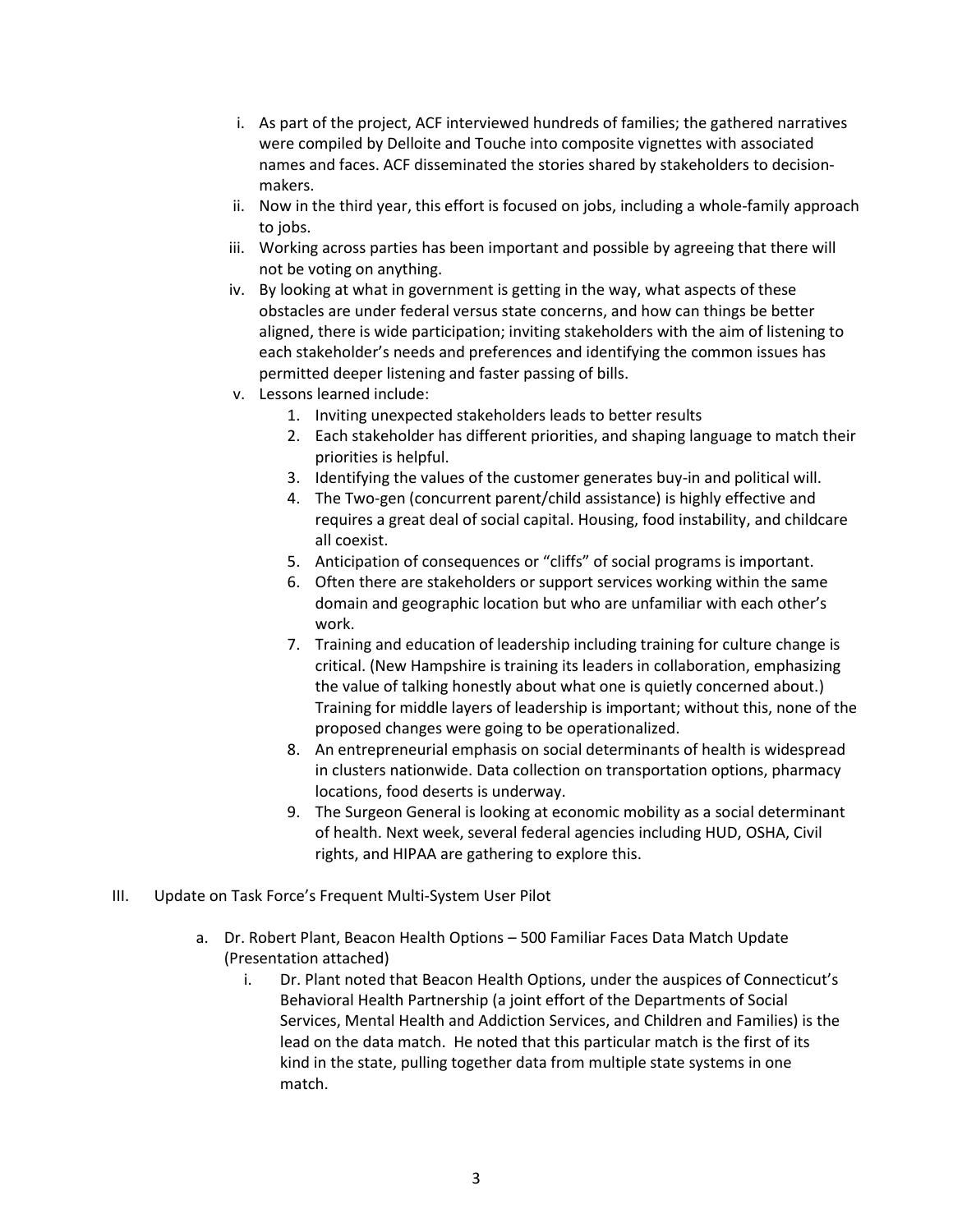- ii. He emphasized that the partners developing the data match concept for the Task Force repeatedly acknowledged that this effort is a starting point with regard to leveraging data cross systems, and as such the group aims to make it as good as it can be while recognizing that they should not be daunted by fears of imperfection. In order to move the process forward as quickly as possible, the team is capitalizing on existing data agreements and relationships.
- iii. Data sources include: Homeless Management Information System (HMIS), identifying those who have spent one or more days in a homeless shelter in past 15 months; Department of Social Services (DSS), eligible for Medicaid; Department of Children and Families (DCF) involvement, Department of Mental Health and Addiction Services (DMHAS), Department of Correction (DOC), one day incarceration in past 3 years; and Court Support Services Division of the Judicial Branch (CSSD), those on probation or who have been in the court system.
- iv. The data sharing and transfer process is being rigorously developed and reviewed across the state agency partners to ensure that it is HIPAA compliant and secure.
- v. The master integrated data set will be a starting point to review for patterns and from which to make determinations of what criteria should be used to flag high need (high degree of system usage) for the different services represented in the match. All agencies that have contributed data will be part of that discussion and determination process.
	- 1. One goal is to identify most intensive high-system utilizing households as a subset, in order to look for patterns and determine if there are upstream interventions to explore based on those patterns.
	- 2. A second goal is to select two cohorts (individuals and families) from the 500 highest frequency user households for a pilot coordinated service provision exercise in Fairfield County. (Beacon and CHN will execute the outreach to eligible households to offer participation in the pilot program and to secure releases of information for those who want to participate in the care coordination offered.)
- b. Scott Gaul, Chief State Data Officer, Office of Policy and Management.
	- i. The 500FF Data Match for the Task Force is a necessary and ambitious project. Agencies have been generous with time and expertise, many pieces are uncharted. It is helpful that many agencies have been involved. This project has provided an important focal point to help multiple partners think through concretely how to develop a solution for this particular case, along with two other important cases-in-point: integration of data for the state 2Gen and Workforce Councils.
	- ii. OPM submitted a report to the legislature regarding data sharing, including for the three test cases noted. The report enumerates certain barriers to data sharing and begins the next round of discussions regarding how to develop methods to facilitate these and future projects that require data sharing. (Report attached.)
- c. Service Coordination, *Rick Porth, United Way of CT, and Fred Morton, DMHAS*
	- i. Lauren Zimmerman, Supportive Housing Works, presented on the pilot service delivery concept created by the Task Force subgroup. (Presentation attached.)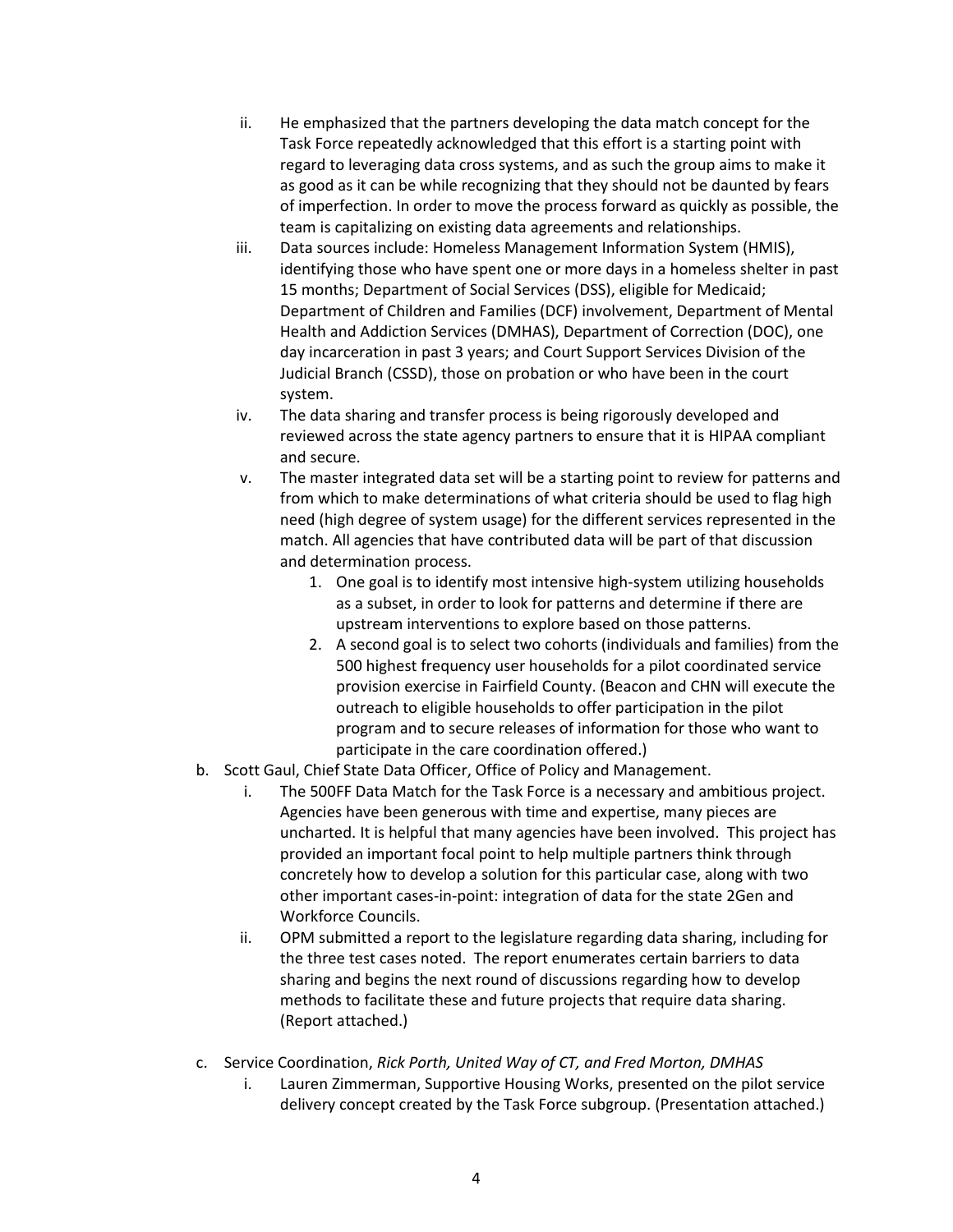- 1. Goal is to engage 30 families and 30 individuals as client household. Those who agree to engage in the pilot will complete a priorities and values map developed in conjunction with the Yale Program on Recovery and Community Health (PRCH), Dr. Maria O'Connell and her team. The map is the centerpiece of the person-centered (and 2Gen) care approach that is at the core of the service delivery pilot. Drawing on successful use of this approach in more limited settings (including chronic health condition management and substance use recovery), the pilot will capitalize on the success of this approach by using it as the basis of multi-disciplinary care coordination.
- 2. A leadership group of senior agency/provider decisions makers will serve as the path-clearers for coordinated work; the group of people who have macro perspective, understand resources available, and can help to manage challenges and overcome obstacles.
- 3. Key Providers and Direct Care Staff: households engaged in the pilot will likely have a complex web of case managers, navigators, services, with which they have engaged. Consistent with person-centered care, clients will have the opportunity to designate a "Key Provider," from among these direct care staff. That person will be the identified as the chief advocate and partner for the client/client family, to walk alongside the household, and help to manage the web of care providers and services to achieve a coherent, effective whole service plan that advances the goals of the client/family (as articulated in the "map.")
- 4. Training and onboarding of the staff from state agencies and nonprofit providers engaged in the pilot will be central to the success of the work. Training will include Adverse Childhood Experiences (ACES); personcentered care; and Critical Time Intervention (CTI).
- 5.
- ii. Rick Porth underscored the fact that the presentation on the service delivery concept represents hours and hours of careful strategic thinking by a wide range of partners from state agencies and nonprofits alike. HE noted, as well, that one important key to creating more effective service delivery for these households would be the opportunity to use more flexible, innovative service and supports. This includes "flex funds" that can be used to support the goals/priorities of each household, going beyond the constraints of traditional benefits (which do not always meet a household's specific needs). At the same time, flexibility for providers to think "outside the box" would be important – allowing them to work from the perspective of the client/family's goals and needs – rather than from the perspective of usual program constraints. Rick noted that there are numerous examples in CT and elsewhere of what can be achieved through this flexibility with regard to better human outcomes and saving of precious assistance resources.
- IV. Next Steps and Discussion, *Lisa Tepper Bates and David Rich*
	- a. Key next step is to identify the central core of agencies that will be involved in the service delivery pilot, and who will be asked to identify senior points of contact who will serve as the core team.